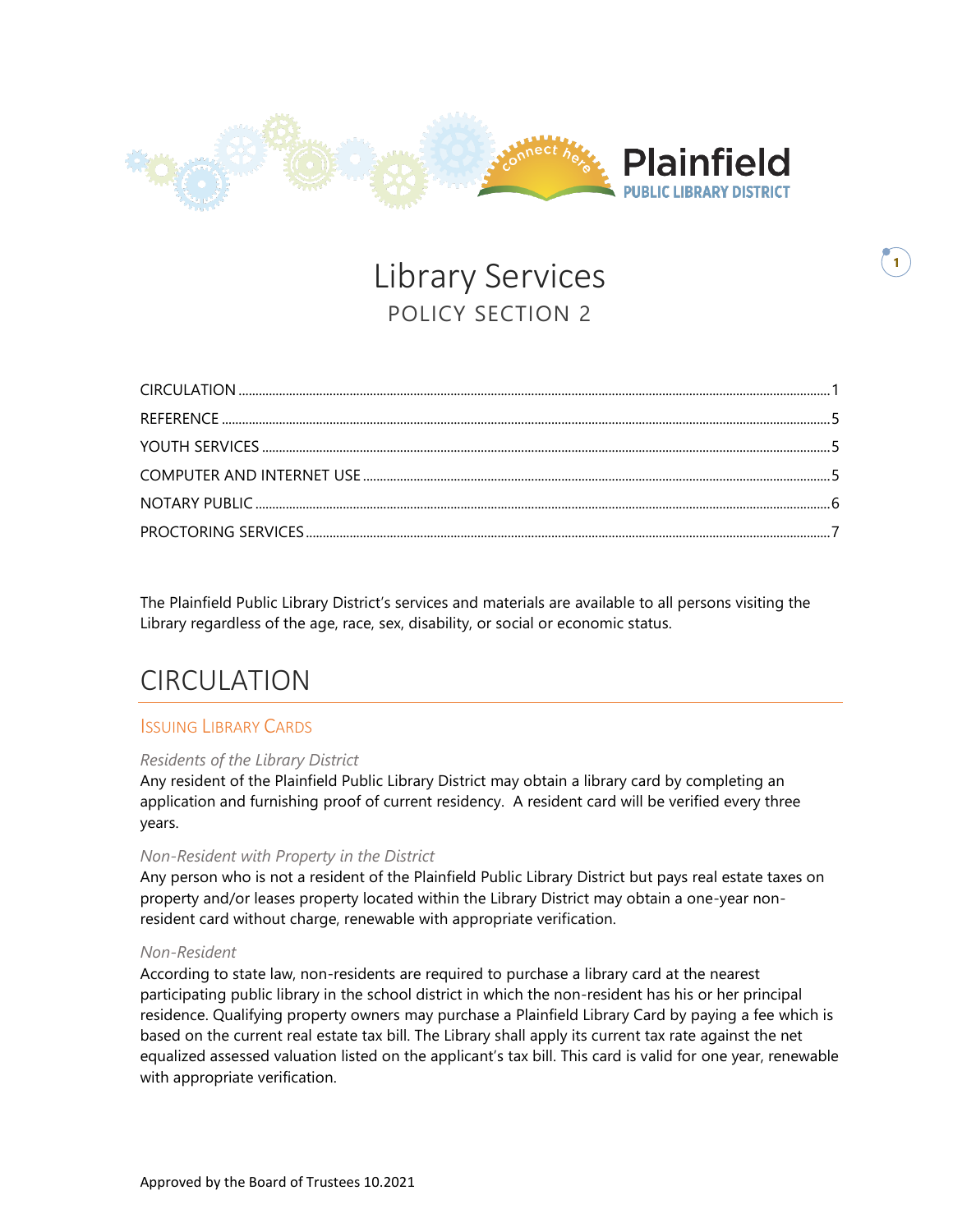#### *Non-Resident Student*

Any student whose principal residence is not within a public library service area and who is eligible to receive free or reduced-price lunches under the National School Lunch Program, as determined by Income Eligibility Guidelines established by the U.S. Department of Agriculture (USDA) or the Community Eligible Provision of the USDA National School Lunch Program is eligible for a free nonresident library card.

When applying for a non-resident card, the qualifying student must present to the library documentation from the school or school district that indicates his/her eligibility for free or reducedprice lunches.

#### *Non-Resident Veteran*

Veterans with service-connected disabilities of at least 70% who are exempt from paying property taxes on their primary residence, an unmarried surviving spouse of a veteran who has previously qualified for this exemption prior to his//her death, or an unmarried surviving spouse of a service member killed in the line of duty shall be eligible to receive a free non-resident library card.

Qualifying veterans or surviving partners must present documentation from the county where they reside that indicates their residence is exempt from paying property taxes.

#### *Non-Resident Renting*

According to state law, non-residents are required to purchase a library card at the nearest participating public library in the school district in which the non-resident has his or her principal residence. Qualifying renters may purchase a library card by paying a fee based upon the following formula:

Monthly rent X 15% = Nonresident renter fee

Such cards are valid for one year, renewable with appropriate verification. Non-resident renters must present a valid lease or current rent receipt in order to obtain a card.

#### *Reciprocal Borrower*

Any person holding a valid library card from a library participating in the "Illinois Reciprocal Borrowing Program" will be granted reciprocal borrowing privileges*.* 

#### *Business Cards*

Any corporation, partnership, church, or sole proprietorship owning or renting a place of business within the geographic boundaries of the Plainfield Public Library District is eligible for an annual renewable library card.

#### *Temporary Visitors Library Card*

Temporary and unsheltered visitors may obtain a library card by completing an application and providing an ID. The card allows a two item checkout (no devices), access to the computers, and local use only. No holds can be placed. The card is renewable annually.

### CONFIDENTIALITY OF LIBRARY RECORDS

The Plainfield Public Library District abides by Illinois Law which states that the records of patron transactions and the identity of registered library patrons is confidential material. The Library does not make available the records of patron transactions to any party except in compliance with the law. The Library does not make available lists of registered library patrons except in compliance with the law.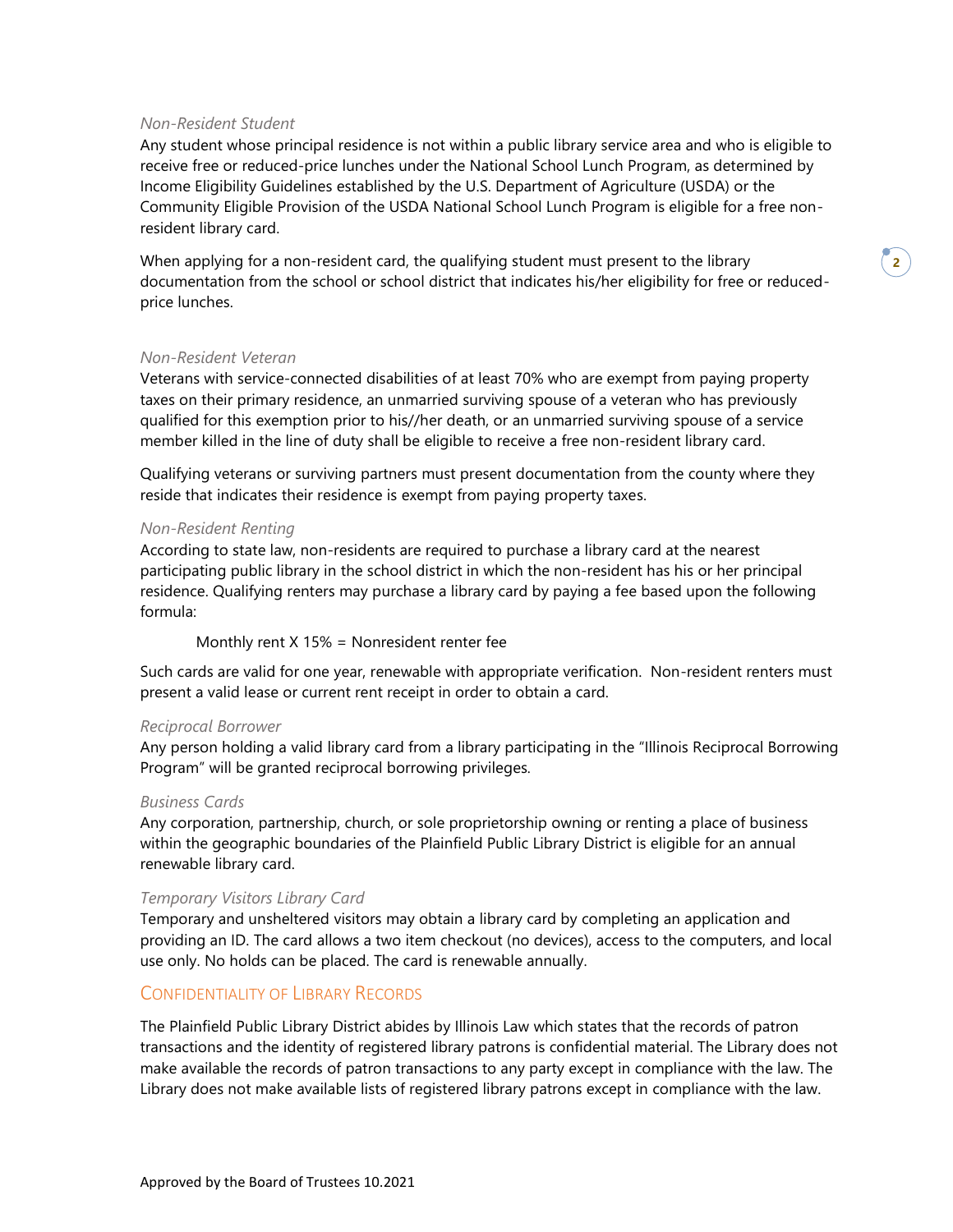In the State of Illinois, Public Act 95-0040 (Appendix 3A) created an exception to the requirement for a court order if ALL of the following conditions are met:

- The information is requested by a sworn law enforcement officer who states that it is impractical to get a court order as a result of an emergency situation
- The law enforcement officer states that there is probable cause to believe that there is imminent danger that someone will be physically harmed
- The information requested is limited to only identifying a suspect, witness or victim of a crime, and
- The information does not include any registration or circulation records that would indicate materials borrowed, resources reviewed or services used at the library

Public Act 95-0040 also provides that "If requested to do so by the library, the requesting law enforcement officer must sign a form acknowledging the receipt of the information. A library providing the information may seek subsequent judicial review to assess compliance with this Section." (Appendix 3B)

The legal custodian of records for the Plainfield Public Library District is the Library Director. As the legal custodian of records, the Library Director is the person responsible for responding to any request for library records or information about a library user.

The Library Director may designate one or more library employees to serve as persons responsible for responding to any request for library records or information about a library user when the Library Director is absent or unavailable.

No library employee may release library records or reveal information about a library user to any third party or law enforcement agent unless authorized to do so by the Library Director or the Library Director's designated alternate.

### LENDING OF MATERIAL

The Plainfield Public Library District circulates materials in a variety of formats. Library materials shall circulate according to the schedule contained in Loan Rules and Fines (Appendix 3C).

The Plainfield Public Library District issues a card to a named individual. That individual, or parent/guardian if the individual is under 18, shall be held accountable for any and all items checked out on that card.

Library patrons may checkout materials without presenting a library card if they have a current photo ID.

Family members or other persons listed may pick up holds for library patrons if the library patron has signed the Hold Pickup Authorization form, which is indicated in the patron's record.

#### RENEWAL OF MATERIAL

Most circulating items, with the exception of items on hold and out of system Interlibrary Loan (ILL) materials, may be renewed twice by automatic renewal.

### OVERDUE MATERIAL

Patrons are responsible for the return of all materials borrowed.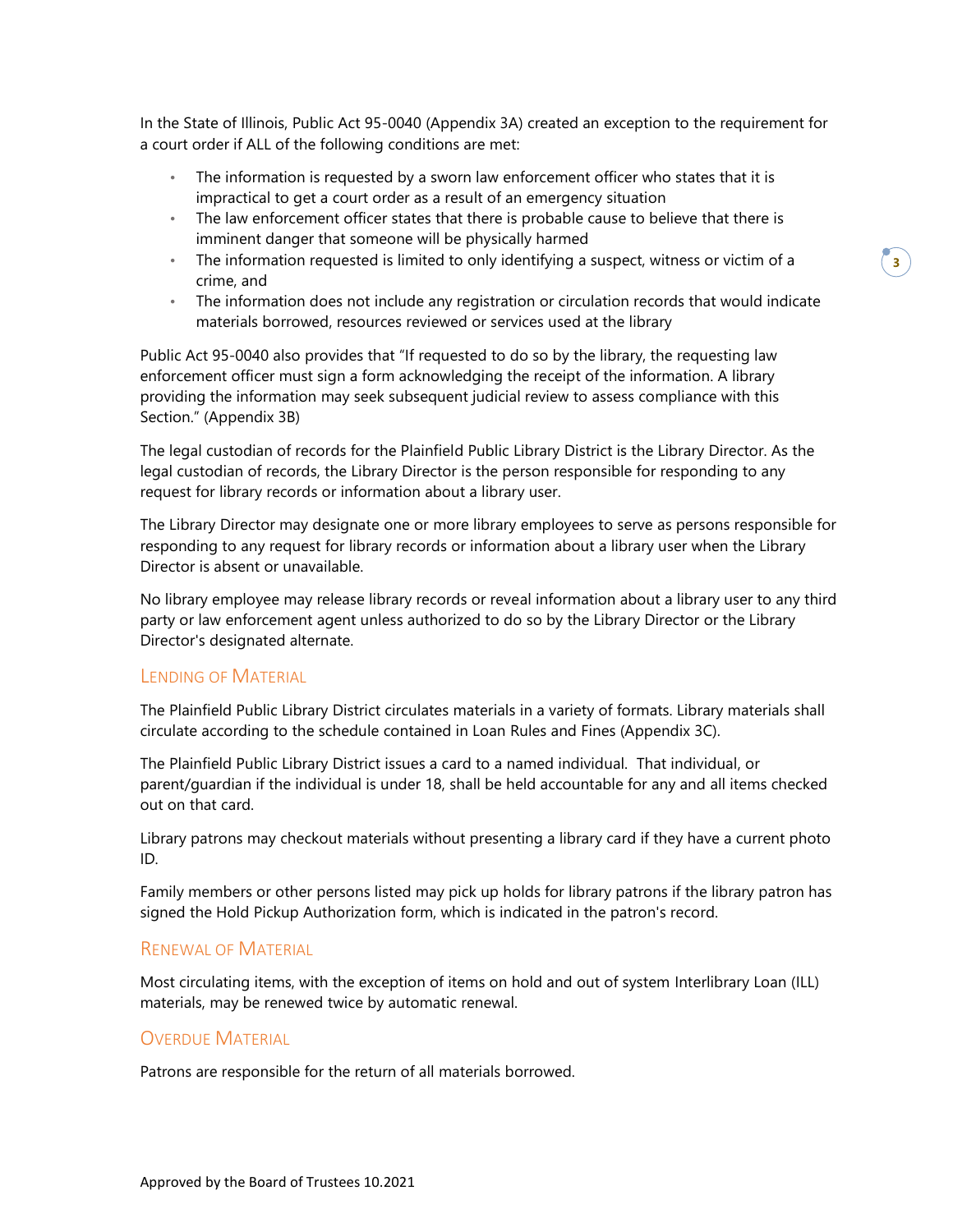Patrons with overdue materials may have borrowing privileges suspended until the materials are returned and all charges paid.

### FINES AND FEES

The Plainfield Public Library District has established a schedule for lost or damaged items, fines for overdue materials and fees for other services provided by the Plainfield Public Library District. (Appendices 3C and 3D).

- Fines will not exceed the cost of the overdue item.
- Patrons with unpaid fines in the amount of \$10.00 or more will have borrowing privileges suspended until fines are paid under the threshold.
- All cardholders residing in the same household who incur fines totaling \$50.00 or more will have library privileges suspended.
- A charge will be applied to a patron's account for any NSF check returned to the Library. Borrowing privileges will be suspended pending payment of the check amount plus the NSF fee paid by cash, credit card or certified check.

### LOST OR DAMAGED MATERIAL

Materials borrowed are the responsibility of the library patron. Item cost is the responsibility of any patron who borrows and loses or damages any library material. In the case of children under the age of 18, it is the parents' responsibility to pay for lost or damaged items. (Appendix 3D).

- The cost of the item will be determined by the Library.
- Patrons cannot replace a lost or damaged item in lieu of payment.
- If a patron pays for a damaged item, the patron may keep the item.
- Payments made for a lost item are non-refundable.
- Missing or lost items on a patron library card will be renewed while the patron and library staff continue to search for the item. If the item does not belong to the Plainfield Library, the owning library will be contacted and the patron must follow the owning library's policy.

### INTERLIBRARY LOANS

The purpose of Interlibrary Loan is to obtain materials not available in our Library from other libraries and to provide materials from our collections to other libraries.

Interlibrary Loan is a service available to all Plainfield Public Library District cardholders, non-resident cardholders and reciprocal borrowers, as long as the patron is in good standing (i.e., no delinquent charges or overdue items).

The lending library may impose restrictions on materials lent, including in-library use only or no photocopying.

Turnaround time for requested items varies, depending on the availability of the material, the location of the lending library and delivery method. The Library is unable to accommodate rush or urgent requests.

Out-of-system Interlibrary Loan items may only be renewed provided the lending library allows renewals.

The Library will attempt to borrow requested materials available only within the continental United States.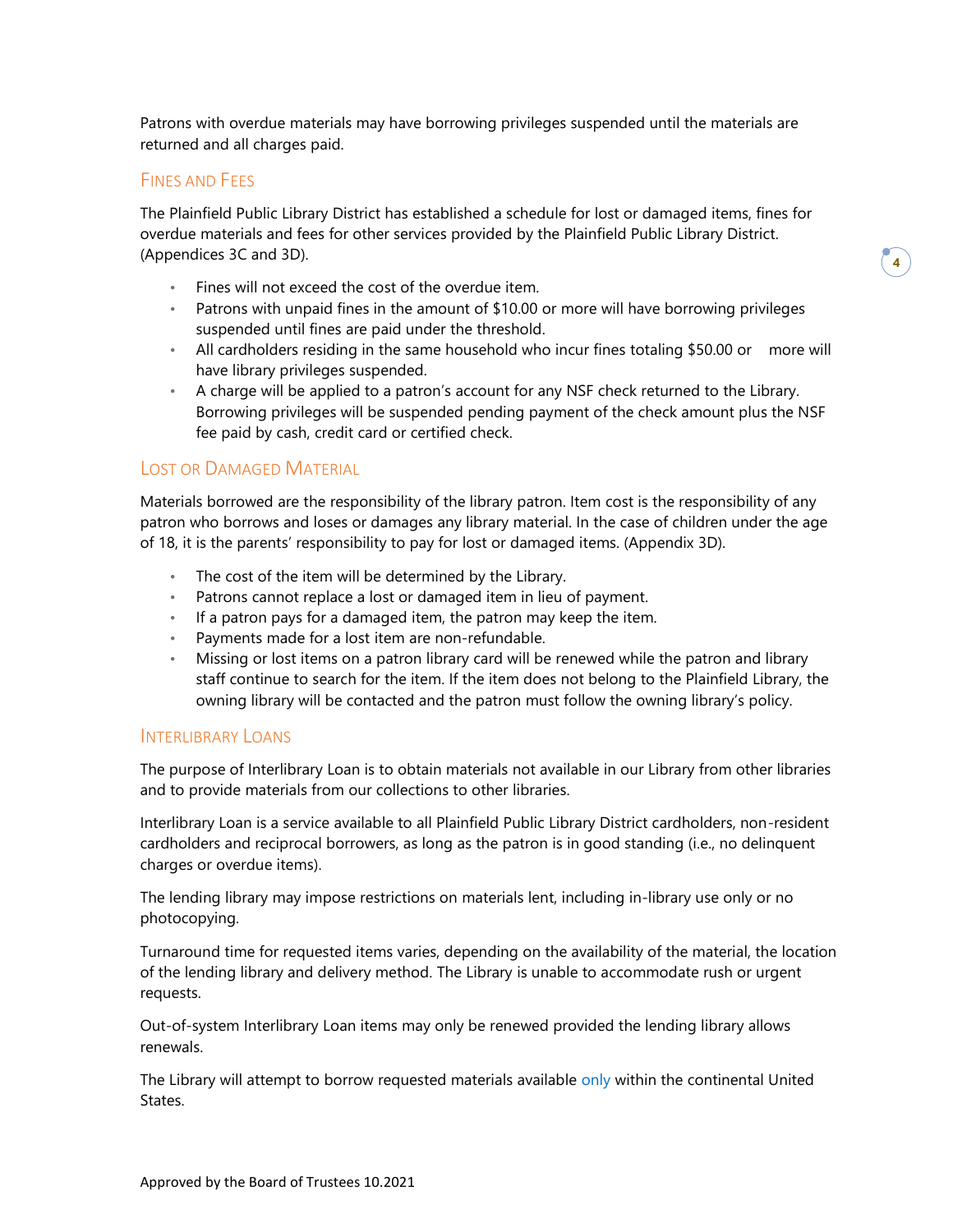## HOME DELIVERY SERVICES

The Library's Home Delivery Program supplies books, movies, audiobooks and more to individuals in their homes who are unable to visit the library themselves, typically due to an ongoing physical condition, illness, advanced age or other qualifying condition. This service is also available to those within assisted living and retirement homes as well as healthcare and adult day care facilities within the Plainfield Library District boundaries. This service is limited to Plainfield Public Library District cardholders.

# <span id="page-4-0"></span>REFERENCE

The needs of the library users are treated with respect. Staff treat all questions with equal regard. Names of users and the transactions that occur between users and the reference staff are confidential and not discussed outside a professional context.

Research and instruction on specialized topics is offered based upon staff knowledge and availability, and is scheduled as one-on-one sessions. Reference questions that cannot be answered with onsite resources are referred to another agency. Such referrals are verified and/or mediated by library staff.

In the instance of legal, medical, investment or tax reference questions, the staff may only guide the patron to the material available on the topic of interest. Staff may not evaluate or interpret the information provided, nor define the meaning of terms, offer investment advice, select income tax forms or serve as a surrogate for a professional in any of the fields listed above. Patrons needing assistance beyond the materials and guidance provided will be advised to consult with a professional from the above listed fields for additional information or advice.

# <span id="page-4-1"></span>YOUTH SERVICES

Staff is trained to provide reference and reader's advisory service to children from birth through high school and their caregivers.

The needs of the library users are treated with respect. Staff treat all questions with equal regard. Names of users and the transactions that occur between users and the reference staff are confidential and not discussed outside a professional context.

Staff provides materials to support both the educational and recreational endeavors of the library users.

Trained staff plans programming based on what is both developmentally beneficial and appropriate to a specific age group.

# <span id="page-4-2"></span>COMPUTER AND INTERNET USE

The Plainfield Public Library District provides access to computers, Internet and electronic resources as tools to be utilized in fulfilling the Library's mission. The same standards of intellectual freedom, privacy and confidentiality endorsed by the American Library Association and incorporated into the policies of the Plainfield Public Library District shall be applied to all electronic media offered to our patrons.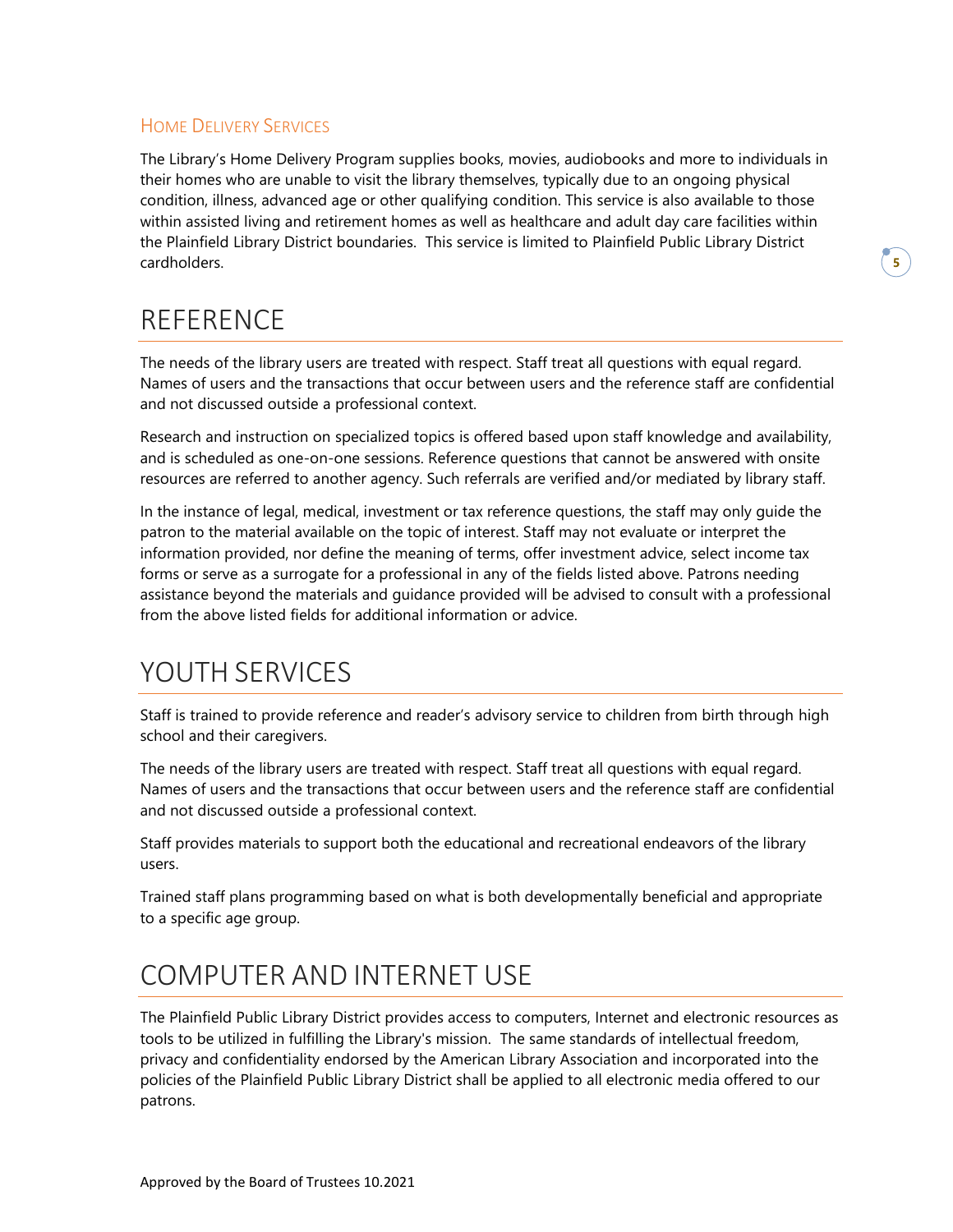## RESPONSIBILITIES OF USERS

Library computer users must comply with all local, state and federal laws while using the Library's computers.

Users are responsible for saving data to portable data storage media and/or cloud service.

## USE OF COMPUTERS AND INTERNET

The Plainfield Public Library District requires that patrons using Library computers, including access to the internet, do so within the guidelines of acceptable use. The following activities are unacceptable:

- Use of electronic information networks for any purpose which results in the harassment of other users
- Destruction of, damage to or unauthorized alteration of the Library's computer equipment software or network security procedures
- Use of electronic information networks in any way which violates a Federal or State law
- Use of electronic information networks in any way which violates licensing and payment agreements between the Plainfield Public Library District and network/database providers
- Unauthorized duplication of copy-protected software or violation of software license agreements
- Violation of system security
- Violation of the Code of Conduct

## CHILDREN'S ACCESS AND PARENTAL RESPONSIBILITY

The Library affirms the right and responsibility of a parent or legal guardian to determine and monitor their children's use of library materials and resources, including computers and the internet. Library staff is unable to monitor children's use.

Children under age 9 must be accompanied by an adult when using a computer.

### WIRELESS NETWORK

The Library provides free wireless (WiFi) access for patrons. By choosing to use the Library's WiFi service, the user agrees to abide by all applicable Library policies. Signal strength may vary within the Library building. No guarantee is made for network security or wireless access connectivity.

### **DISCLAIMER**

The Library cannot control or monitor material which may be accessible from internet sources. The Plainfield Public Library District assumes no responsibility for any damages, direct or indirect, arising from use of its computers, computer network or from its connection to other internet services. Users are discouraged from offering personal information about themselves to sites on the internet.

## <span id="page-5-0"></span>NOTARY PUBLIC

The Library offers limited notary services free of charge.

We do not provide notary service for the following types of documents, including but not limited to: